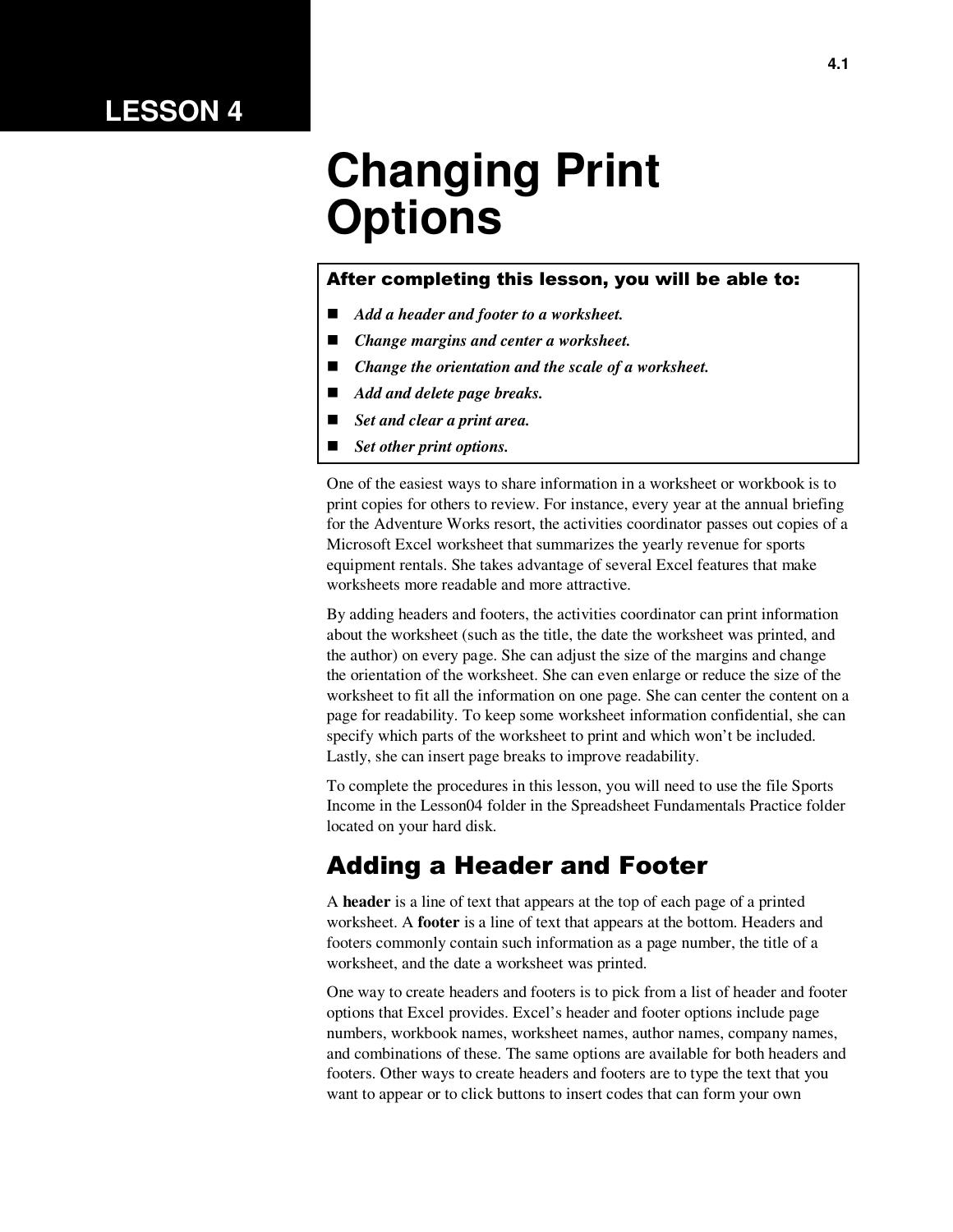combinations of the options Excel provides. Then whenever you print the worksheet, Excel replaces the codes with the name of the workbook, the current page number, the current date, and so on. Doing this is an easy way to ensure that header and footer information is up to date.

The Header dialog box, where you create custom headers, looks similar to the following illustration.

| <b>Header</b>                                                                                                                                                                                                                |                                                                                     |                |           |
|------------------------------------------------------------------------------------------------------------------------------------------------------------------------------------------------------------------------------|-------------------------------------------------------------------------------------|----------------|-----------|
| To format text: select the text, then choose the font button.                                                                                                                                                                | To insert a page number, date, time, file path, filename, or tab name: position the |                | <b>OK</b> |
| insertion point in the edit box, then choose the appropriate button.<br>To insert picture: press the Insert Picture button. To format your picture, place the<br>cursor in the edit box and press the Format Picture button. | Cancel                                                                              |                |           |
|                                                                                                                                                                                                                              | 印<br>$\mathbb{H}$                                                                   | B 0 6 3 5 1    |           |
| Left section:                                                                                                                                                                                                                | Center section:                                                                     | Right section: |           |
|                                                                                                                                                                                                                              |                                                                                     |                |           |

In the Header dialog box, you can add your own text or use the box's buttons to change the appearance of text in the header or insert a date, time, or page number. Additionally, Excel 2002 offers a new option when you create a header or footer: adding a graphic. Adding a graphic such as a company logo to a worksheet lets you identify the worksheet as referring to your company and helps reinforce your company's identity. After you insert a graphic into a header or footer, the Format Picture button will become available. Clicking that button will open a dialog box with tools to edit your graphic.

Information that you put in the Left section box is aligned with the left margin of the worksheet, information in the Center section box is centered, and so on.

In this exercise, you add a header and footer to a worksheet.

- **1** Open the Sports Income workbook.
- **2** On the View menu, click Header and Footer. The Page Setup dialog box appears with the Header/Footer tab displayed, as shown in the illustration on the following page.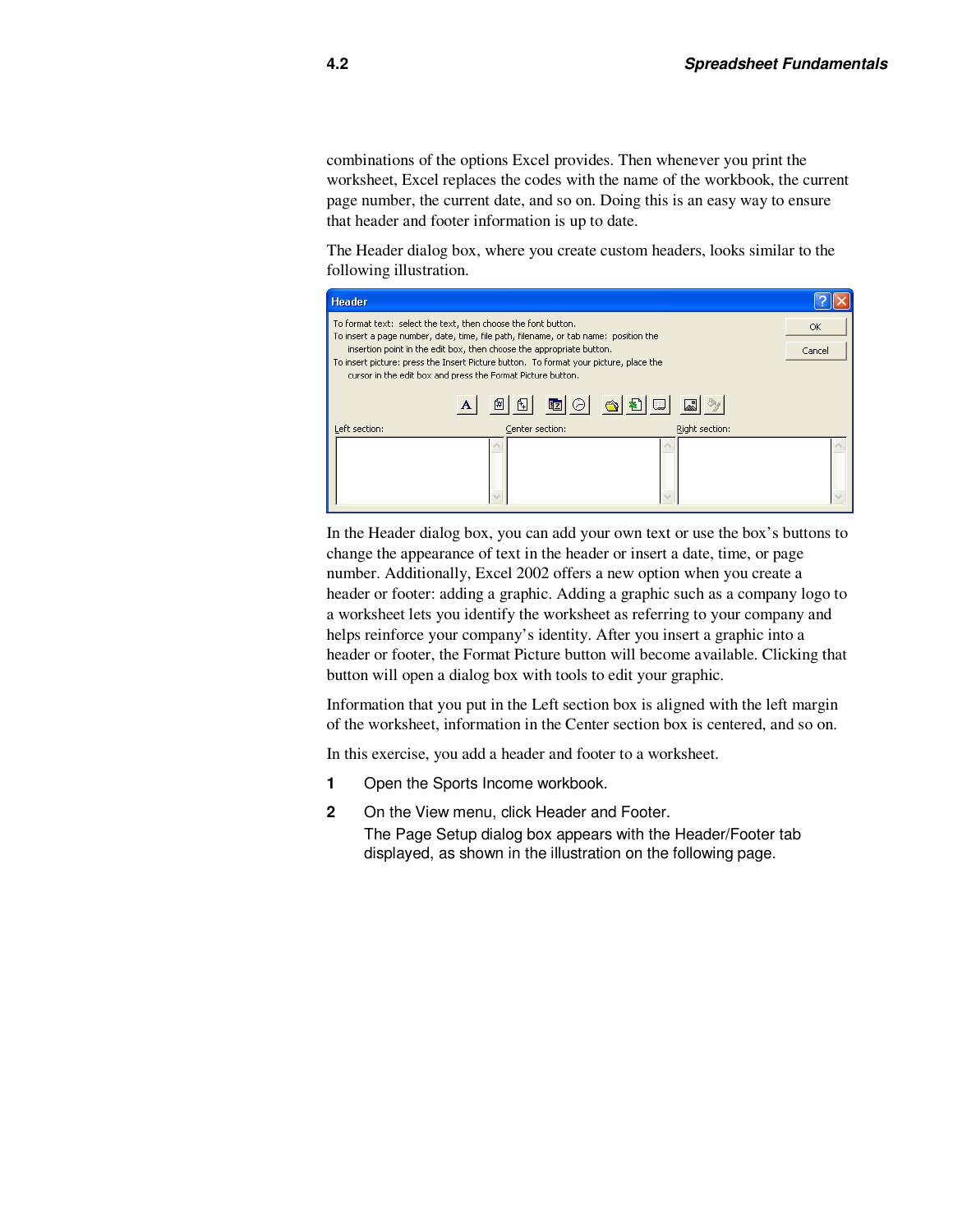| <b>Page Setup</b>                             |               |
|-----------------------------------------------|---------------|
| <br>Header/Footer<br>Sheet<br>Margins<br>Page |               |
|                                               | Print         |
|                                               | Print Preview |
| Header:<br>(none)                             | Options       |
|                                               |               |
| Custom Header<br>Custom Footer                |               |
| Footer:<br>(none)                             |               |
|                                               |               |
|                                               |               |
|                                               |               |
|                                               |               |
| OK                                            | Cancel        |

- **3** Click the Custom Header button. The Header dialog box appears.
- **4** Click in the Right section box, and click the Date button. A code for the date is inserted.
- **5** In the Header dialog box, click OK. The Header dialog box closes. The current date appears in the Header preview box in the Page Setup dialog box.
- **6** Click the Footer down arrow. On the list that appears, scroll down and click Sports Income.xls, Page 1. The footer you chose appears in the Footer preview box.
- **7** Click OK.

The Page Setup dialog box closes. The header and footer would appear on a printed copy of the worksheet, although you can't see them on the screen.

- **8** On the Standard toolbar, click the Print Preview button. The worksheet appears in the Preview window with the header and footer you specified.
- **9** On the Print Preview toolbar, click the Next button. Note that the header and footer also appear on the second page of the worksheet.
- **10** On the Print Preview toolbar, click the Close button. The workbook window appears.
- **11** Save the workbook with the current name. Keep this file open for the next exercise.

If you want to use an ampersand (&) within the text of a header or a footer, type two ampersands (&&). Otherwise, Excel interprets the single ampersand as part of the code.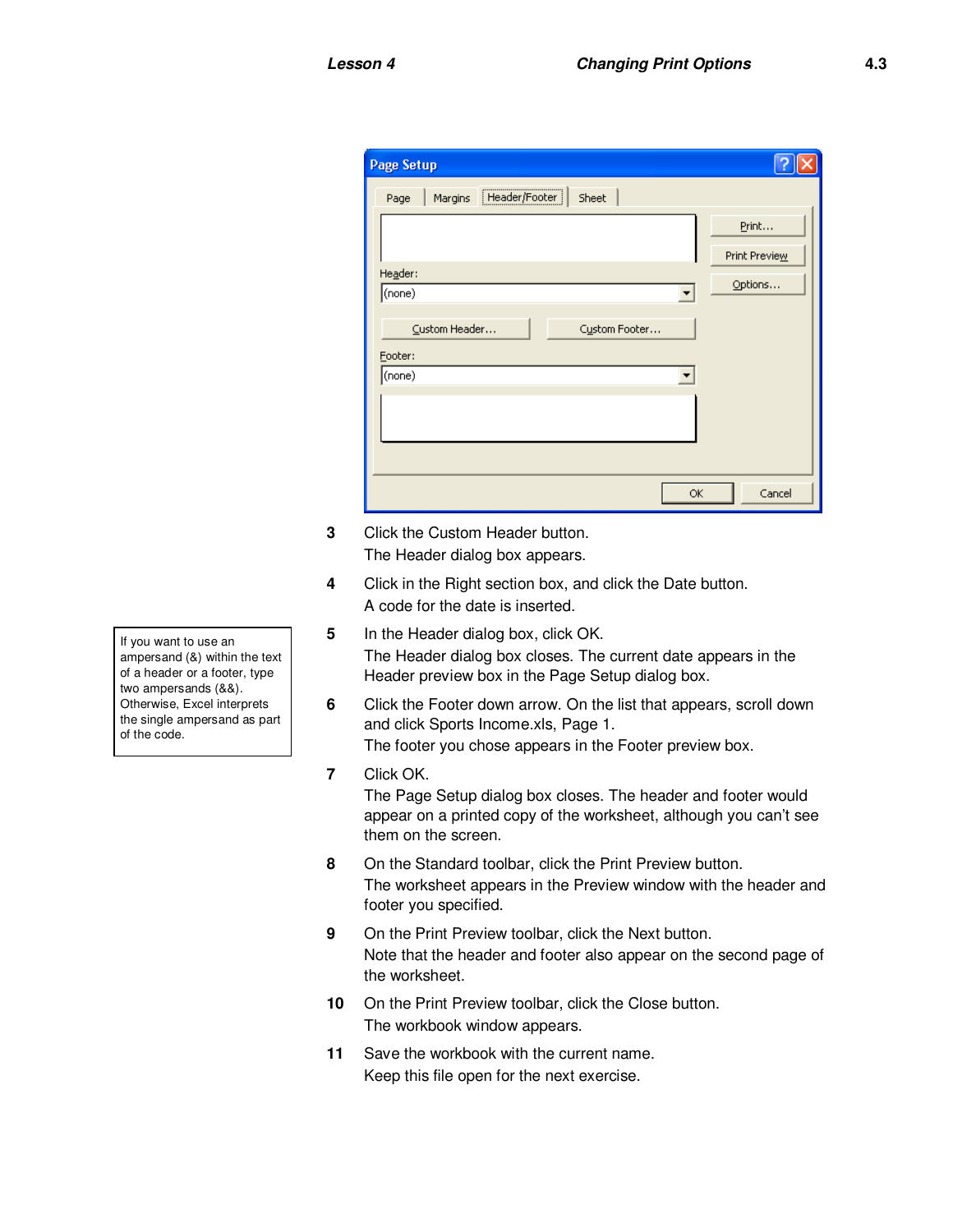#### Changing Margins and Centering a **Worksheet**

By default, worksheet margins are 1 inch on the top and the bottom and 0.75 inch on the left and right. If you add a header or footer to the worksheet, it is separated from the body of the worksheet by 0.5 inch.

You can change the margins to suit the needs of each workbook. For example, the activities coordinator at Adventure Works wants to print the Sports Income worksheet on company letterhead for the annual briefing, so she sets the top margin of the worksheet to 1.5 inches, leaving room for the company logo, address, and phone number. She can preview and change margins, as well as center the content of the worksheet on a page, by using the Page Setup dialog box.

In this exercise, you change the margins of a worksheet, and then you center the worksheet on the page.

- **1** On the File menu, click Page Setup. The Page Setup dialog box appears.
- **2** Click the Margins tab, if necessary. The current margins are listed in the Top, Bottom, Right, Left, Header, and Footer boxes.

| <b>Page Setup</b>  |                        |                       |    |               |
|--------------------|------------------------|-----------------------|----|---------------|
| Margins  <br>Page  | Header/Footer          | Sheet                 |    |               |
|                    | Lop:                   | Header:               |    | Print         |
|                    | ÷<br> 1                | $\Rightarrow$<br> 0.5 |    | Print Preview |
|                    |                        |                       |    | Options       |
| Left:<br>0.75<br>싂 |                        | Right:<br>÷<br>0.75   |    |               |
|                    |                        |                       |    |               |
|                    |                        |                       |    |               |
|                    | Bottom:<br>$\div$<br>1 | Footer:<br>금<br> 0.5  |    |               |
| Center on page     |                        |                       |    |               |
| Horizontally       | Vertically             |                       |    |               |
|                    |                        |                       | ОK | Cancel        |

**3** Click the up arrow in the Top box twice.

The top margin changes to 1.5 inches, and the preview of the worksheet in the middle of the dialog box reflects the change.

**4** Click the up arrow in the Bottom box twice.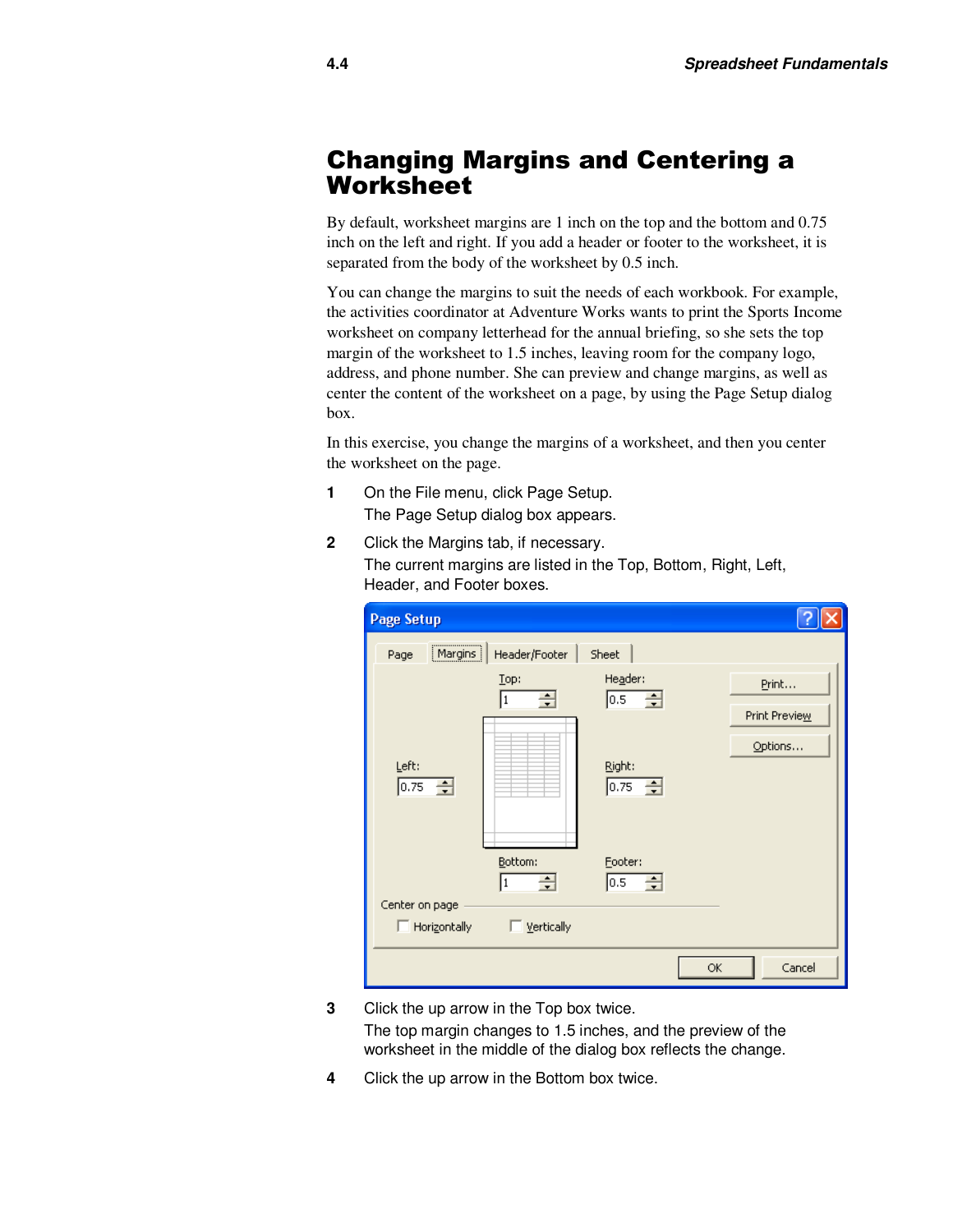The bottom margin changes to 1.5 inches, and the preview reflects the change.

## tip

You can also alter the margins in the Print Preview window by clicking the Margins button on the Print Preview toolbar and dragging the dotted margin indicators.

- **5** In the Center on page section at the bottom of the dialog box, select the Horizontally and Vertically check boxes.
- **6** Click the Print Preview button in the dialog box. The preview shows this change:



**7** On the Print Preview toolbar, click the Close button. The Print Preview window closes. Keep this file open for the next exercise.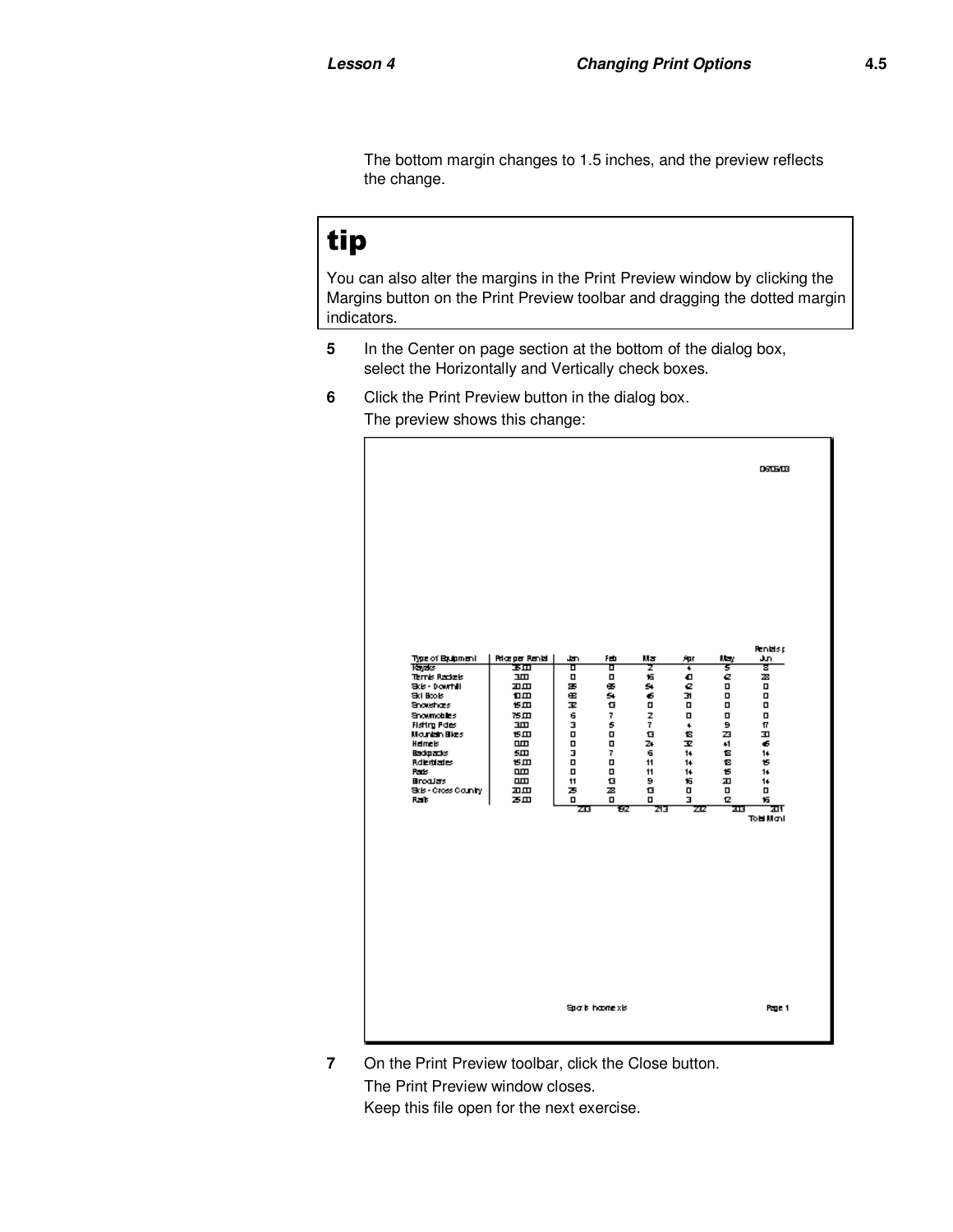#### Changing the Orientation and Scale

You can change the **orientation** of a worksheet so that it prints either vertically or horizontally on a page. A worksheet printed vertically uses the Portrait setting and looks like the previous illustration. A worksheet printed horizontally uses the Landscape setting, shown in the following illustration. The default setting is Portrait, but you might want to use the Landscape setting if the width of the area you want to print is greater than the height.



Enlarging or shrinking a worksheet when you print it is called **scaling**. The most common reason for scaling a worksheet is to shrink it so that you can print it on one page. To scale a worksheet, you specify how much to enlarge or shrink it or you specify the number of pages on which you want it to fit.

In this exercise, you change the orientation of a worksheet and set it up to print on one page.

- **1** On the File menu, click Page Setup. The Page Setup dialog box appears.
- **2** Click the Page tab.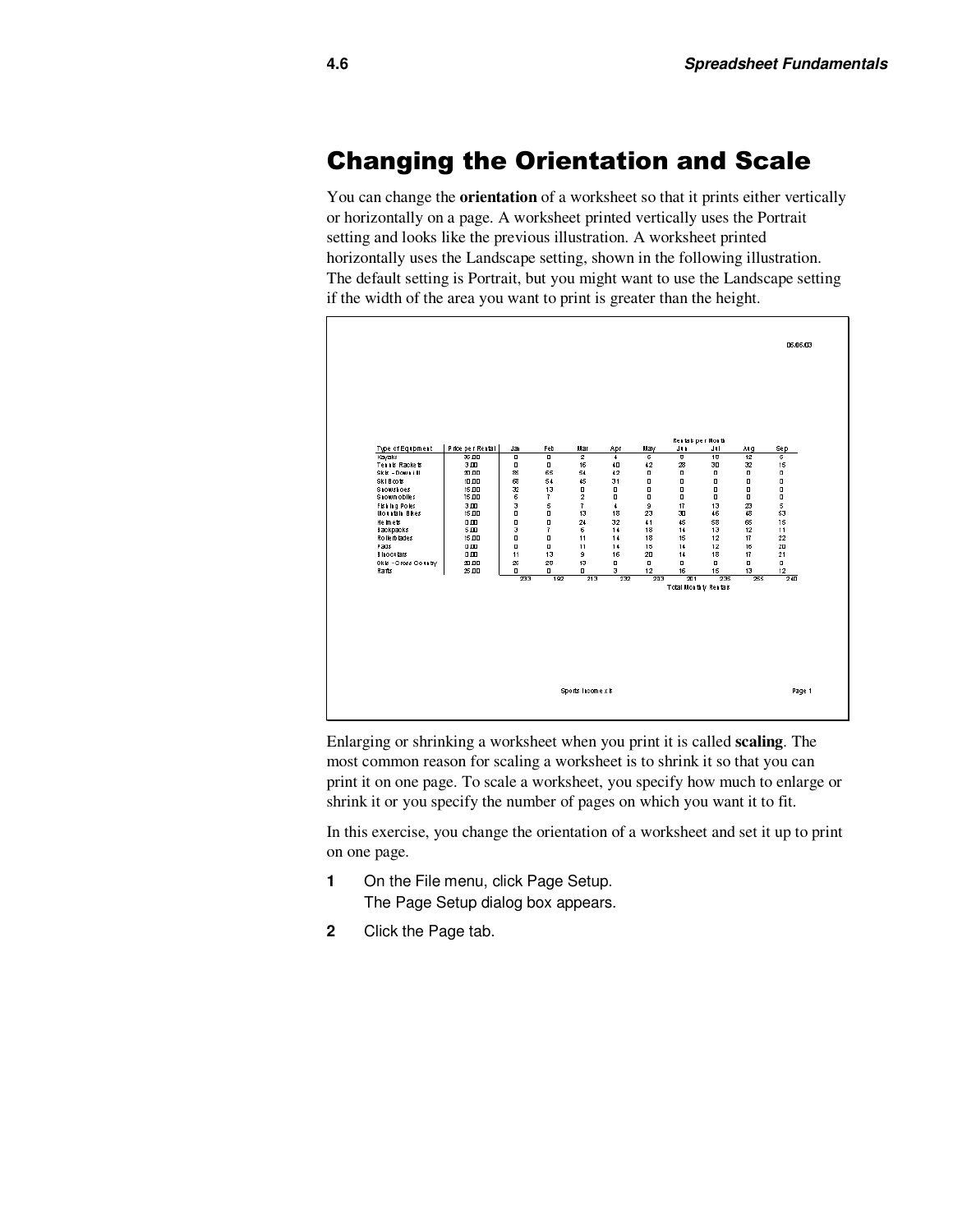| Page Setup                                                                                         |               |
|----------------------------------------------------------------------------------------------------|---------------|
| Page   Margins   Header/Footer   Sheet                                                             |               |
| Orientation                                                                                        | Print         |
| ● Portrait<br><b>C</b> Landscape                                                                   | Print Preview |
| Scaling                                                                                            | Options       |
| Adjust to: 100 % normal size                                                                       |               |
| $\frac{1}{\sqrt{2}}$ page(s) wide by $\boxed{1}$ $\frac{1}{\sqrt{2}}$ tall<br>$\degree$ Eit to:  1 |               |
|                                                                                                    |               |
| Paper size:<br> Letter                                                                             |               |
| Print guality:<br>600 dpi                                                                          |               |
| First page number:<br>Auto                                                                         |               |
| ОК                                                                                                 | Cancel        |

- **3** Click the Landscape option. The orientation of the worksheet changes from portrait to landscape.
- **4** On the Page tab, click the Print Preview button. The preview displays the first page of the worksheet.
- **5** On the Print Preview toolbar, click the Close button. The Print Preview window closes.
- **6** On the File menu, click Page Setup. The Page tab of the Page Setup dialog box appears.
- **7** In the Scaling section in the middle of the tab, click the Fit to option. Keep the default settings, 1 page wide by 1 page tall. The worksheet is scaled to fit on one page.
- **8** On the Page tab, click the Print Preview button. The scale of the worksheet decreases so that the worksheet fits on one page. It should look similar to the following illustration.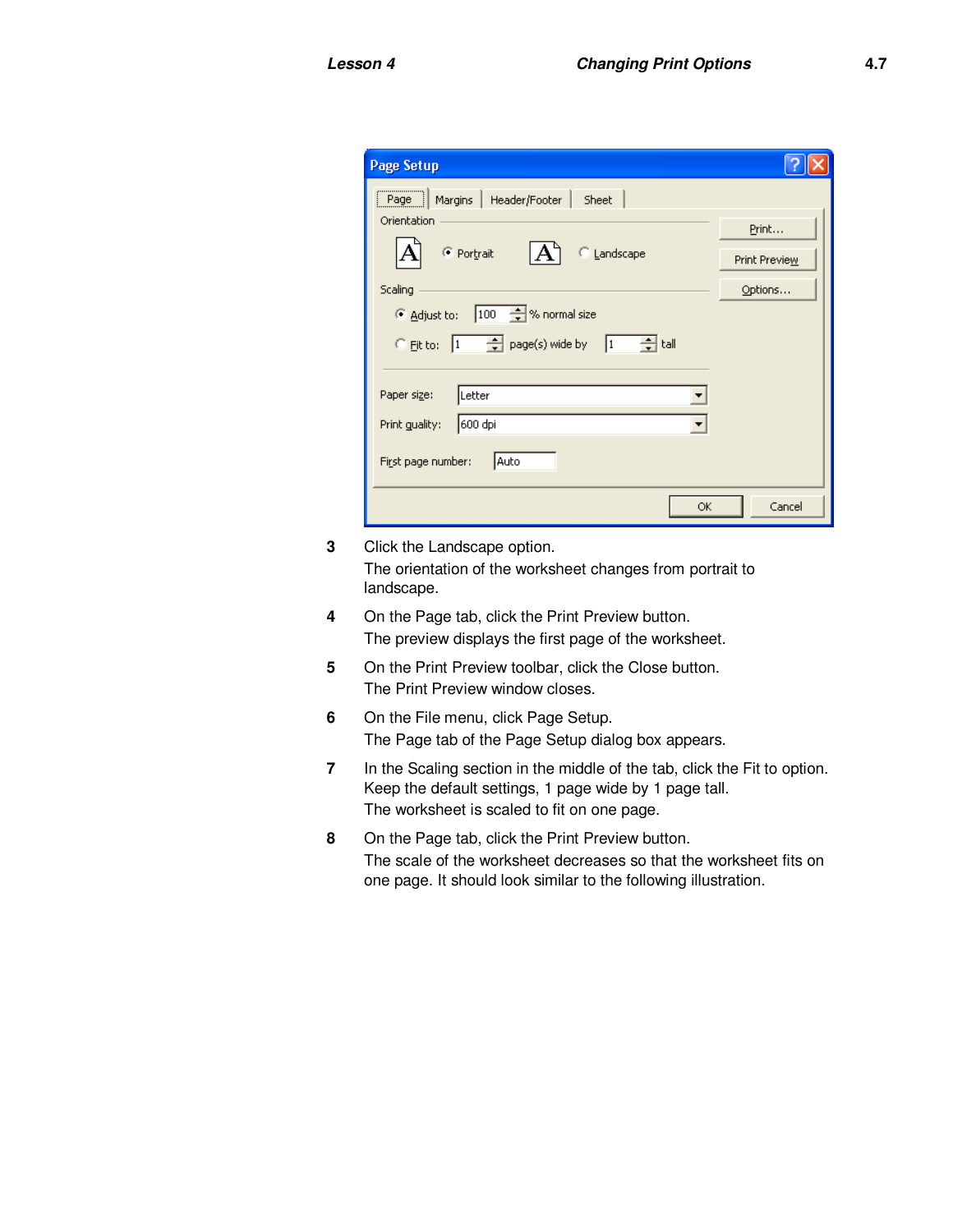

- **9** On the Print Preview toolbar, click the Close button. The Print Preview window closes.
- **10** Save the workbook with the current name. Keep this file open for the next exercise.

## Adding and Deleting Page Breaks

Excel determines the number of pages on which a worksheet will print based on the size of the worksheet, the margin settings, the orientation, and the scaling. The places where Excel breaks the content from one page to the next are called automatic page breaks, and Excel adjusts this automatically if you add and delete worksheet content. You can also add and delete your own page breaks, but Excel won't adjust them as you change worksheet content. If you want to change your own page break positions, you have to do it manually. Manual page breaks can help you organize your content by letting you break pages based on content rather than dimensions. For instance, the activities coordinator at Adventure Works wants to see how a worksheet would look if she added a page break between the rentals per month for each type of equipment and the total monthly rentals for all equipment.

In this exercise, you add and delete page breaks from a worksheet.

- **1** On the File menu, click Page Setup. The Page Setup dialog box appears with the Page tab displayed.
- **2** In the Adjust to box, type **100**, and then click OK. The worksheet scale returns to 100%.
- **3** Click cell A18. On the Insert menu, click Page Break. Excel inserts a page break in the worksheet below row 17. The page break appears as a dashed line on the worksheet, which should look similar to the following illustration.

You can limit a vertically oriented worksheet to one page wide but still allow it to extend several pages down. To do this, display the Page tab in the Page Setup dialog box, type 1 in the Page(s) wide by box, and delete the number in the Tall box. Do the opposite to allow a worksheet to extend horizontally.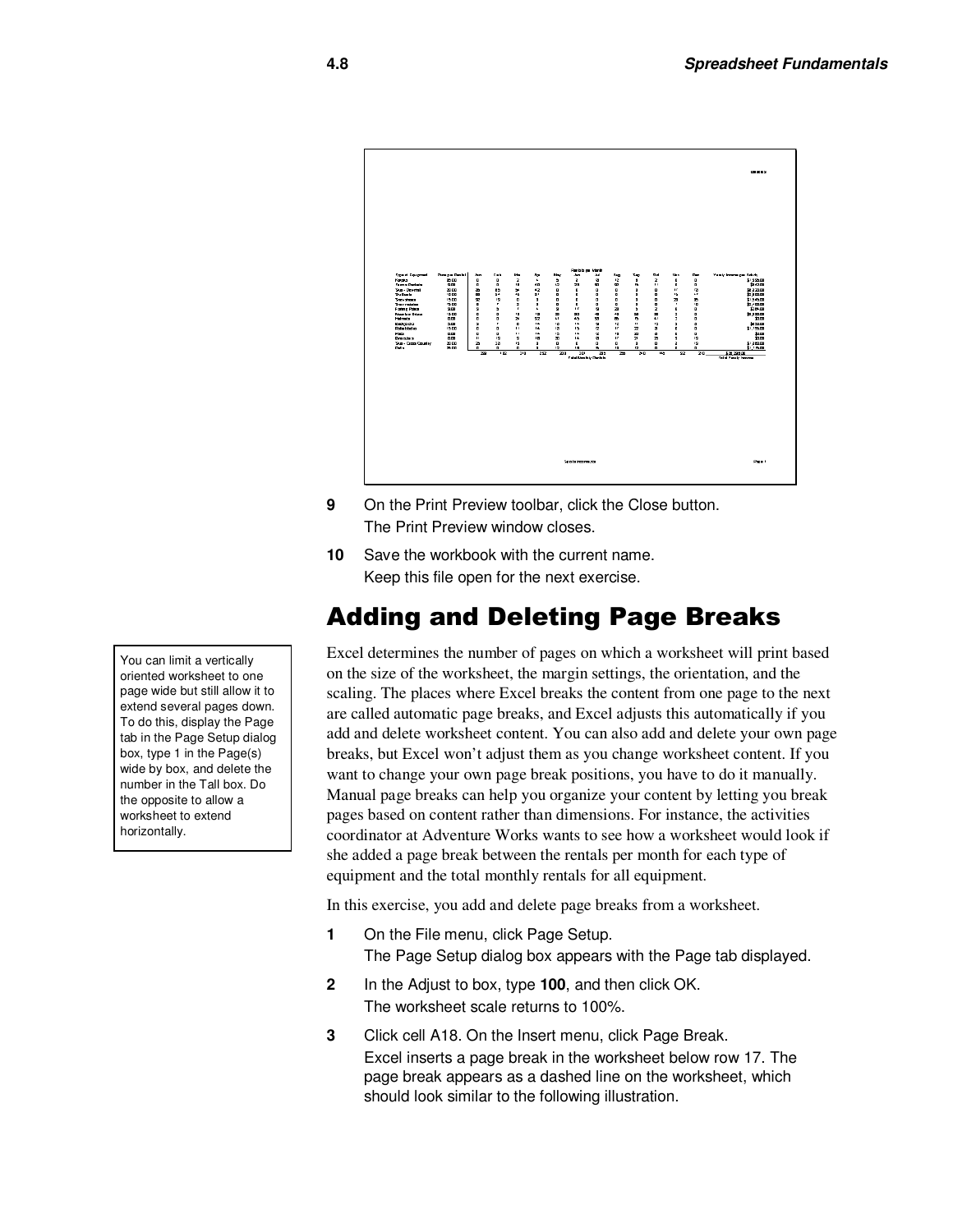|                | A                       | B                | С                            | D   | E   | F   | G   | H   |     | J   |
|----------------|-------------------------|------------------|------------------------------|-----|-----|-----|-----|-----|-----|-----|
| 1              |                         |                  | Rentals per Month            |     |     |     |     |     |     |     |
| $\overline{2}$ | Type of Equipment       | Price per Rental | Jan                          | Feb | Mar | Apr | May | Jun | Jul | Aug |
| 3              | Kayaks                  | 35.00            | Ω                            | 0   | 2   | 4   | 5   | 8   | 18  | 12  |
| 4              | Tennis Rackets          | 3.00             | Ω                            | Ū   | 16  | 40  | 42  | 28  | 30  | 32  |
| 5              | Skis - Downhill         | 20.00            | 85                           | 65  | 54  | 42  | 0   | 0   | ٥   | 0   |
| 6              | Ski Boots               | 10.00            | 68                           | 54  | 45  | 31  | 0   | 0   | ٥   | 0   |
| $\overline{7}$ | Snowshoes               | 15.00            | 32                           | 13  | 0   | 0   | Ō   | 0   | 0   | O   |
| 8              | Snowmobiles             | 75.00            | 6                            | 7   | 2   | 0   | Ō   | 0   | n   | n   |
|                | 9 Fishing Poles         | 3.00             | 3                            | 5   |     | 4   | 9   | 17  | 13  | 23  |
|                | 10 Mountain Bikes       | 15.00            | Ō                            | 0   | 13  | 18  | 23  | 30  | 46  | 48  |
|                | 11 Helmets              | 0.00             | n                            | n   | 24  | 32  | 41  | 45  | 58  | 65  |
|                | 12 Backpacks            | 5.00             | 3                            |     | 6   | 14  | 18  | 14  | 13  | 12  |
|                | 13 Rollerblades         | 15.00            | 0                            | 0   | 11  | 14  | 18  | 15  | 12  | 17  |
|                | 14 Pads                 | 0.00             | 0                            | n   | 11  | 14  | 15  | 14  | 12  | 16  |
|                | 15 Binoculars           | 0.00             | 11                           | 13  | 9   | 16  | 20  | 14  | 18  | 17  |
|                | 16 Skis - Cross Country | 20.00            | 25                           | 28  | 13  | 0   | O   | ۵   | ۵   | 0   |
|                | 17 Rafts                | 25.00            | 0                            | Ō   | 0   | з   | 12  | 16  | 15  | 13  |
| 18             |                         |                  | 233                          | 192 | 213 | 232 | 203 | 201 | 235 | 255 |
| 19             |                         |                  | <b>Total Monthly Rentals</b> |     |     |     |     |     |     |     |

- **4** On the Standard toolbar, click the Print Preview button. A preview of the worksheet appears with the page break you just inserted.
- **5** On the Print Preview toolbar, click the Close button. The Print Preview window closes.
- **6** On the Insert menu, click Remove Page Break. The manual page break is removed, and the page breaks return to their default positions.

## tip

You can move page breaks by dragging them in the Page Break Preview window. You display this window by clicking the Page Break Preview button on the Print Preview toolbar or by clicking Page Break Preview on the View menu.

**7** Save the workbook with the current name. Keep this file open for the next exercise.

## Setting and Clearing a Print Area

If you don't want to print an entire worksheet, you can print only an area you select by setting a print area. If you decide later to print the entire worksheet, you'll need to clear the print area. Setting a print area works differently from choosing to print a selection using the Print dialog box. If you set a print area, only cells in that area will print, regardless of what cells are selected when you click the Print button or the Print command. The activities coordinator at Adventure Works decides to scale the worksheet to fit on one page. She also sets a print area to print only the revenue generated by sports equipment rentals and not the maintenance cost of the equipment.

You must select a cell below the manual page break in order for the Remove Page Break option to appear on the Insert menu.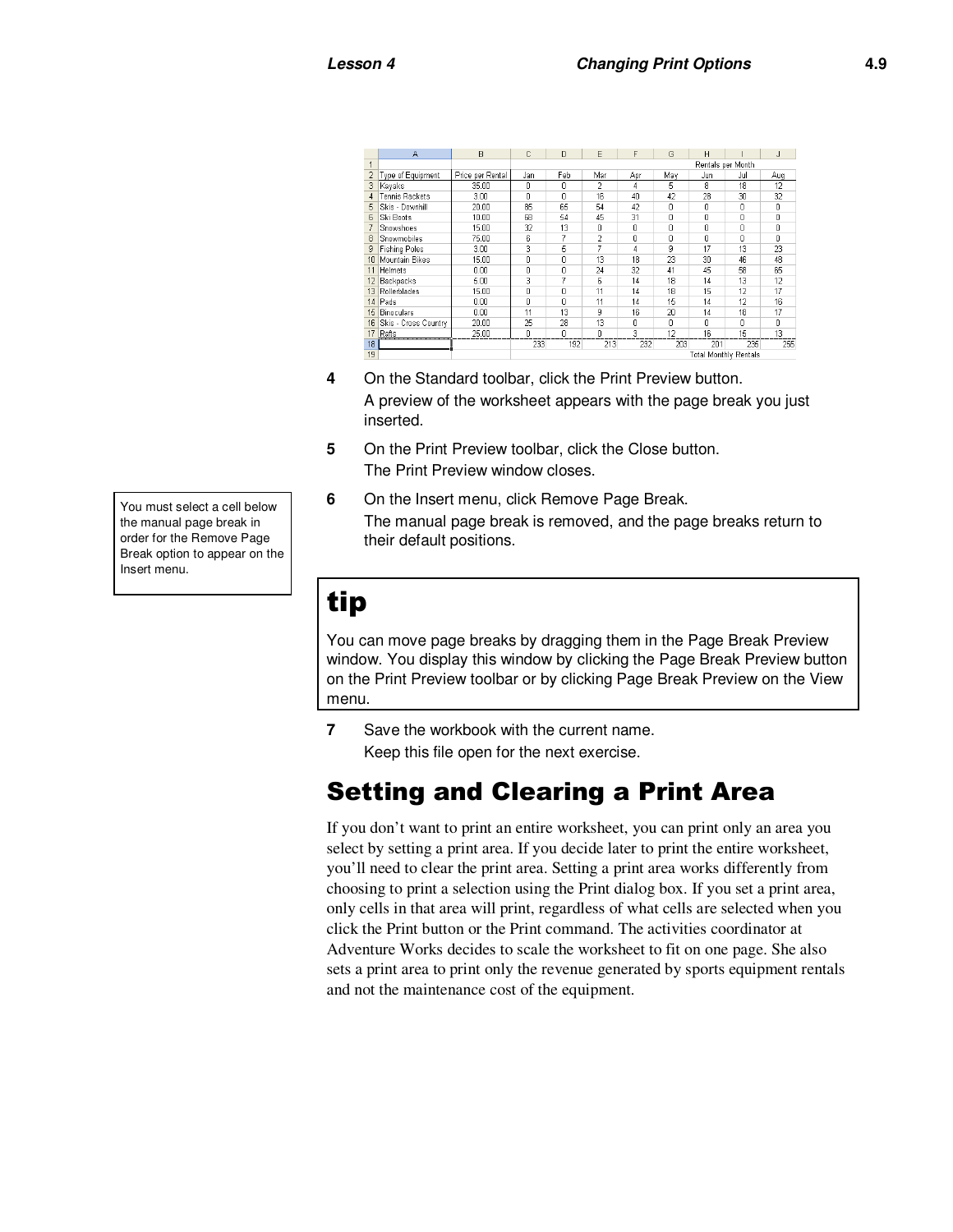In this exercise, you set and clear a print area in a worksheet.

- **1** On the File menu, click Page Setup. The Page Setup dialog box appears with the Page tab displayed.
- **2** In the Scaling section in the middle of the tab, click the Fit to option. Keep the default settings of 1 page wide by 1 page tall. The worksheet is scaled to fit on one page.
- **3** Click OK.
- **4** Select the range A1:O19.
- **5** On the File menu, point to Print Area, and click Set Print Area.
- **6** On the Standard toolbar, click the Print Preview button. The Print Preview window appears, showing what would print if you printed the worksheet with the current settings.



- **7** On the Print Preview toolbar, click the Print button. In the Print dialog box that appears, click OK. The selection prints.
- **8** On the File menu, point to Print Area, and click Clear Print Area. The print area is cleared.
- **9** Save the workbook with the current name.

You can also specify a print area in the Page Setup dialog box. On the Sheet tab, enter the cell range in the Print Area box.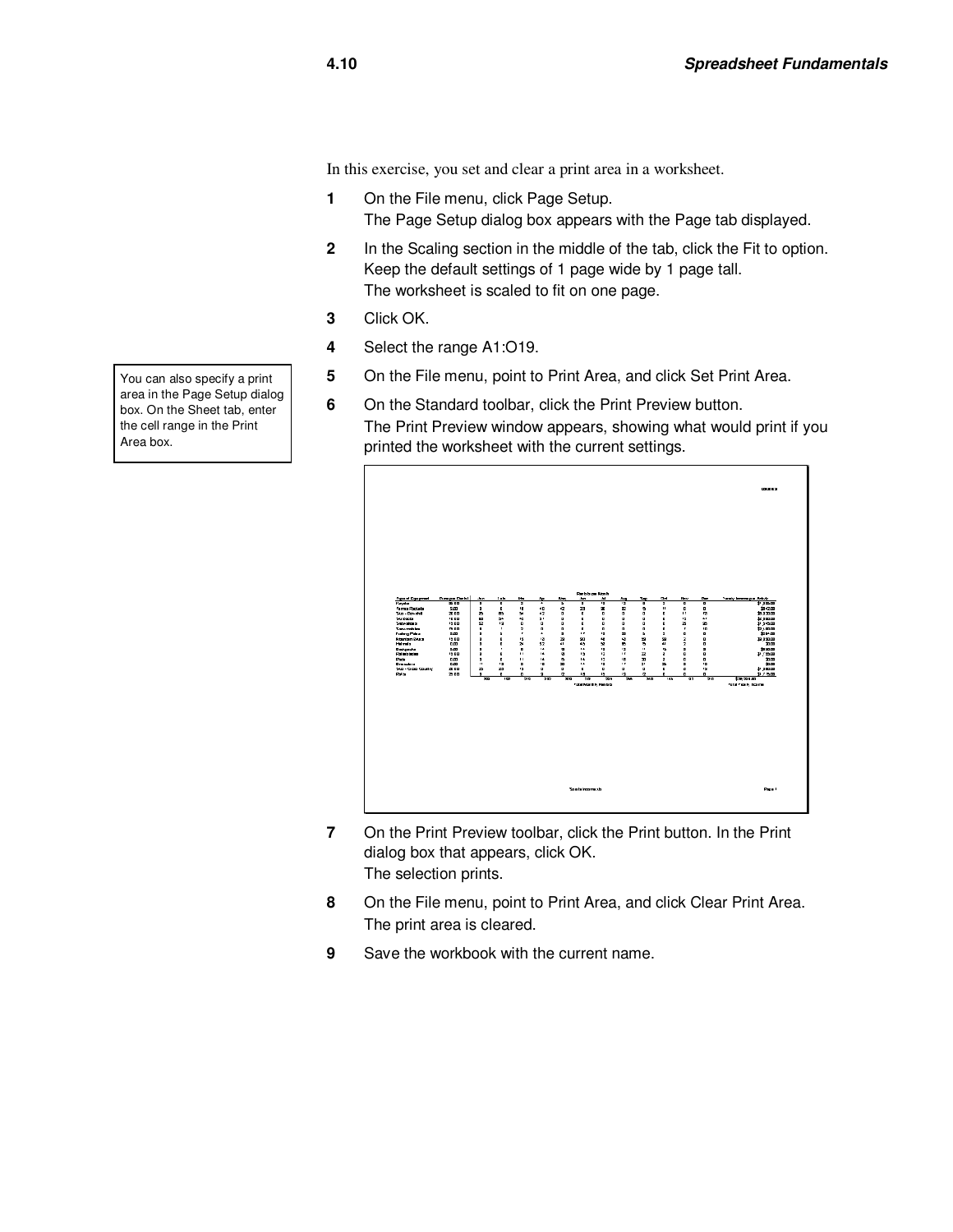## Setting Other Print Options

To further customize your worksheet printout, you can print row and column labels, gridlines, row numbers, and column letters on each page. You can also choose whether to print in color or black and white, and you can select the quality of the printing. These options appear on the Sheet tab of the Page Setup dialog box.

| <b>Page Setup</b>                                    |               |
|------------------------------------------------------|---------------|
| Sheet<br>Header/Footer<br>Margins<br>Page            |               |
| ₹<br>Print area:                                     | Print         |
| Print titles                                         | Print Preview |
| Rows to repeat at top:<br>Columns to repeat at left: | Options       |
| Print                                                |               |
| Gridlines<br>Row and column headings                 |               |
| Black and white<br>Comments:<br>(None)               |               |
| Draft guality<br>Cell errors as:<br>displayed        |               |
| Page order                                           |               |
| 謂<br>⊙ Down, then over<br>直<br><br>O Over, then down |               |
| ОК                                                   | Cancel        |

Options include:

- **Rows to repeat at top or Columns to repeat at left Print row or** column text labels on each page by specifying the row or rows to repeat at the top of each page and the column or columns to repeat at the left of each page. Printing titles on each page of a multiplepage worksheet makes it easier to identify the data on subsequent pages.
- **Gridlines** Print the gridlines that appear in the worksheet window.
- **Black and white** Print color worksheets more quickly and save ink or toner by printing them in black and white.
- **Draft quality** Print the worksheet at a reduced **resolution** in order to print faster and to save the ink or toner.
- **Row and column headings** Print the row numbers and column letters that appear in the worksheet window.

To print an area of a worksheet without setting a print area, select the area. On the File menu, click Print. In the Print dialog box, in the Print what section, click Selection, and click OK.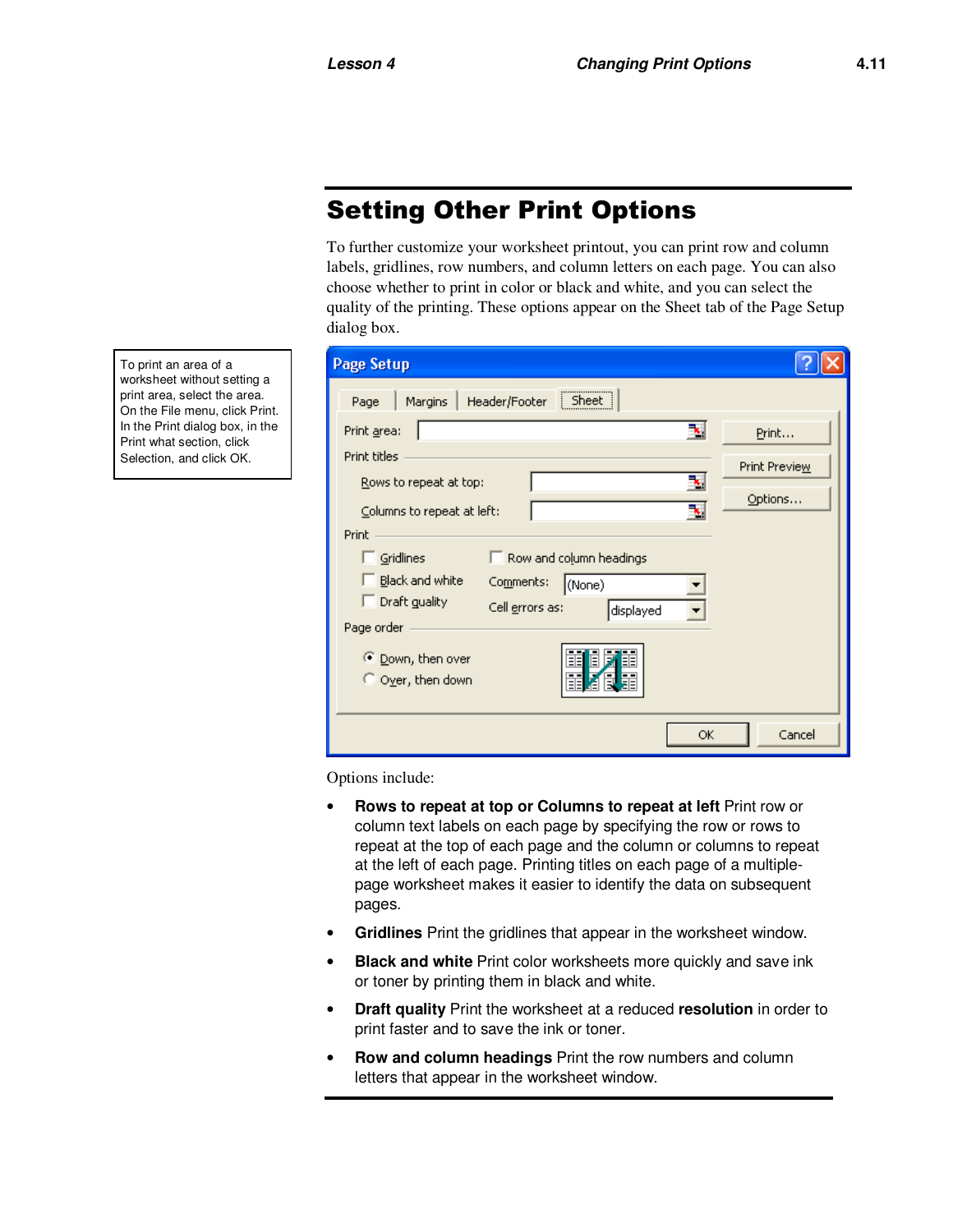#### Lesson Wrap-Up

In this lesson, you learned how to add headers and footers, change the size of the margins, and center the content in a worksheet. You also learned how to change a worksheet's orientation, enlarge or shrink a worksheet, insert and remove page breaks, and specify which parts of a worksheet to print and which to omit.

If you are continuing to other lessons:

■ Save and close all open workbooks.

If you are not continuing to other lessons:

- **1** Save and close all open workbooks.
- **2** Click the Close button in the top-right corner of the Excel window.

#### Quick Quiz

- **1** How can you automatically add the date to the bottom of every page when you print a worksheet?
- **2** How can you change a worksheet's page orientation?
- **3** What are two ways to print an area of a worksheet you've selected?
- **4** What are the default page margins of a worksheet?

#### Putting It All Together

**Exercise 1:** Open the Sports Income workbook in the Spreadsheet Fundamentals Practice folder. Add the header *Sports Income by Month, Year, and Activity* in the top-right corner of the worksheet*.* Add a footer that always prints the current date and time at the bottom-center of the worksheet. Keep this file open for Putting It All Together Exercise 2.

## important

You must complete Exercise 1 to continue to Exercise 2.

**Exercise 2:** Set the Sports Income workbook to print in Portrait orientation with gridlines, and adjust the scaling to print at 100% of normal size. Preview the location of the page breaks, and scale the worksheet to print on a single page. Set the print area to A1:P20, and preview the worksheet.

**Exercise 3:** You would like to create a footer that includes your name, the file name (including its location), and the current page number out of the total number of pages. You would like this information to be left-aligned, centered, and right-aligned. Briefly describe how you would you do this.